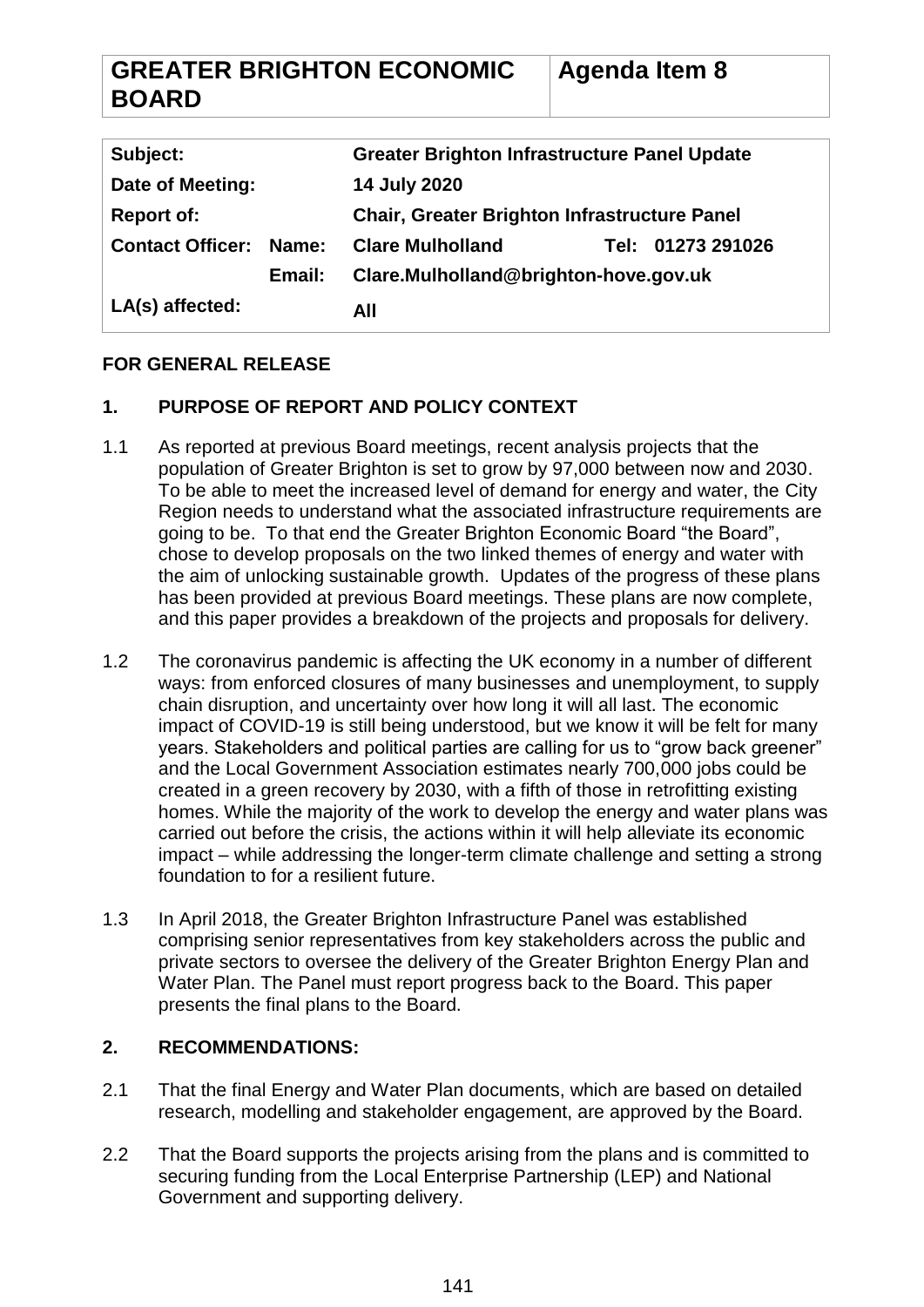- 2.3 That the Board notes that progress with the projects are reported back on an annual basis (with any exceptional items being raised on an ad-hoc basis)
- 2.4 That the Board supports the Greater Brighton 10 pledges and film as part of a communications package to raise the profile of the work planned and commits to the launch and the signing of the pledges at the next Board meeting in October.
- 2.5 That the Board agreed that the Greater Brighton Infrastructure panel continues, both to oversee implementation of the Energy and Water Plans (via the working groups) and to consider other Infrastructure areas.
- 2.6 That the Board agrees that the Greater Brighton Energy Group *(and Water Group if wished)* continues to implement and deliver the Energy Plan, including potential development of collaborative multi-stakeholder projects, a Local Energy Fund, and a special purpose delivery partnership

#### **3. CONTEXT/ BACKGROUND INFORMATION**

- 3.1 Officer working groups were established for both the Energy and Water Plans and comprise of stakeholders from public, private and third sector organisations. The Water Plan working group is chaired by Ben Earl, Southern Water, and the Energy Plan working group is chaired by Ollie Pendered, Community Energy South.
- 3.2 In April 2018, the Greater Brighton Infrastructure Panel was established. The Panel is chaired by Ian McAulay, CEO Southern Water, and supported by vice chairs James Humphreys, Regional Director Environment Agency, and Geoff Raw, CEO Brighton & Hove City Council.
- 3.3 The Panel's remit includes:
	- Increase infrastructure security and resilience; health and wellbeing; clean growth; and the affordability of energy and water in the City Region
	- Ensure the Energy and Water Plans fulfil the requirements of the Greater Brighton Economic Board, as referred to in the Board's Operational **Arrangements**
	- Bring professional knowledge and insights pertinent to the development of the plans
	- Produce plans which are highly practical in application and which provide a clear indication of priorities, investment opportunities and potential financial mechanisms and sources for delivery.

The panel has met four times since its inception and provides a sounding board for progress on both plans as well as providing conceptual ideas for the related communications activity which is paramount to the success of the plans moving forward.

#### **Energy Plan**

3.4 The Energy Plan is practical and focused on delivery. It includes: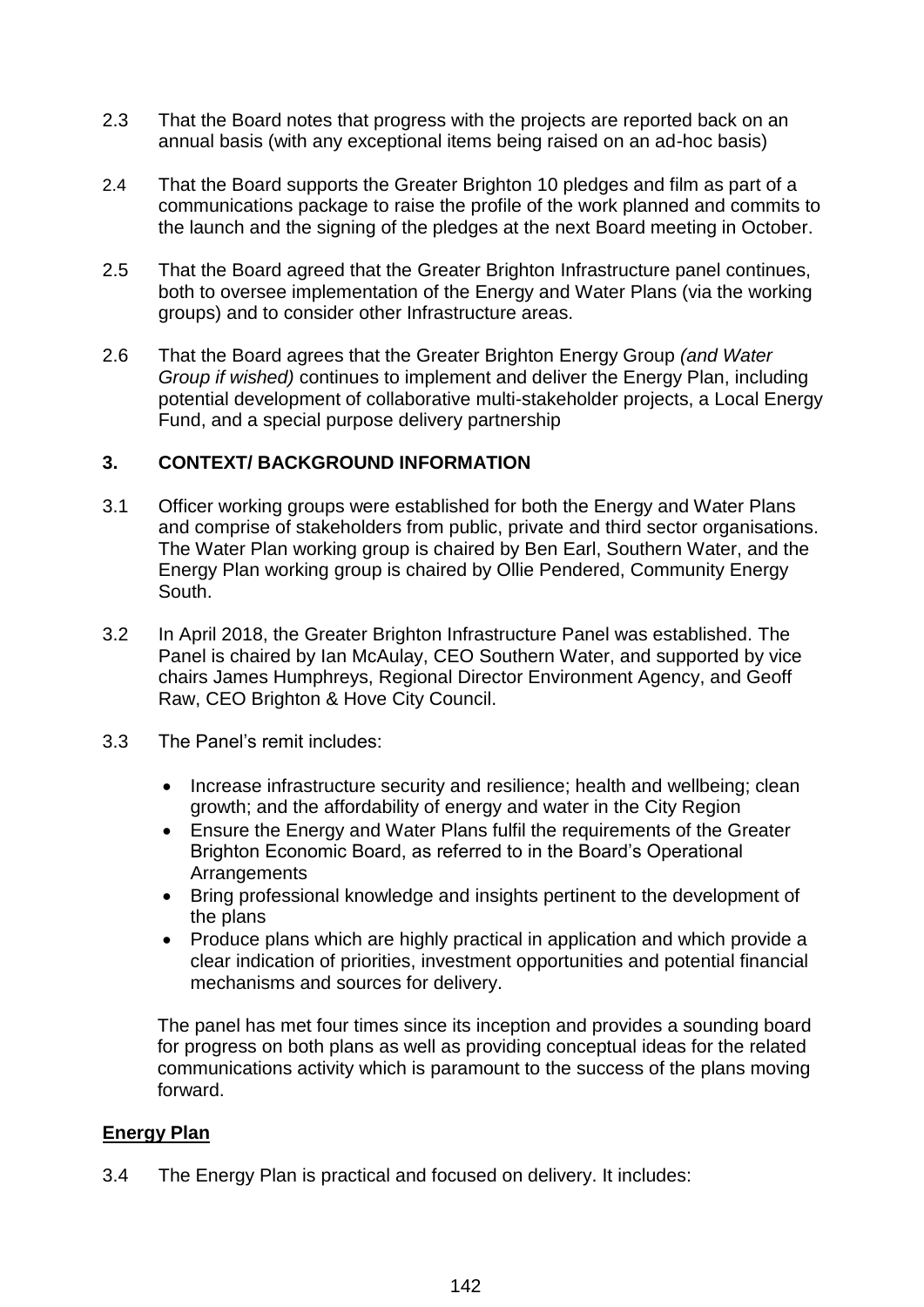- An assessment of renewable energy technologies, their applicability in the Greater Brighton area, an assessment of constraints and benefits, and readiness for implementation
- A pipeline of over 30 project opportunities which will transform our energy systems, and scale up and coordinate existing activity.
- Models for ownership, delivery and funding which have been proven successful and could be utilised
- Local case studies which demonstrate innovation in design and deployment of renewable energy and smart integration of different types of energy within a project.
- Established partnerships with gas and electricity suppliers which will enhance forward planning capability and enable collaboration on future energy projects
- Proposals to identify and prioritise clusters of projects, to enhance local supply chain options for delivery, to investigate the feasibility of a local energy fund and a special purpose vehicle to attract grant funding and external investment and make the most of Greater Brighton economic and housing growth ambitions to create opportunities for low carbon energy.
- 3.5 The Energy Plan identifies proposals to accelerate the delivery of energy projects that will boost resilience and security and at the same time reduce carbon emissions. The plan was commissioned with a target seeking zero carbon by 2050, but things have moved on and partners have set their own dates, so the plan is led by what partners want to do in their own localities.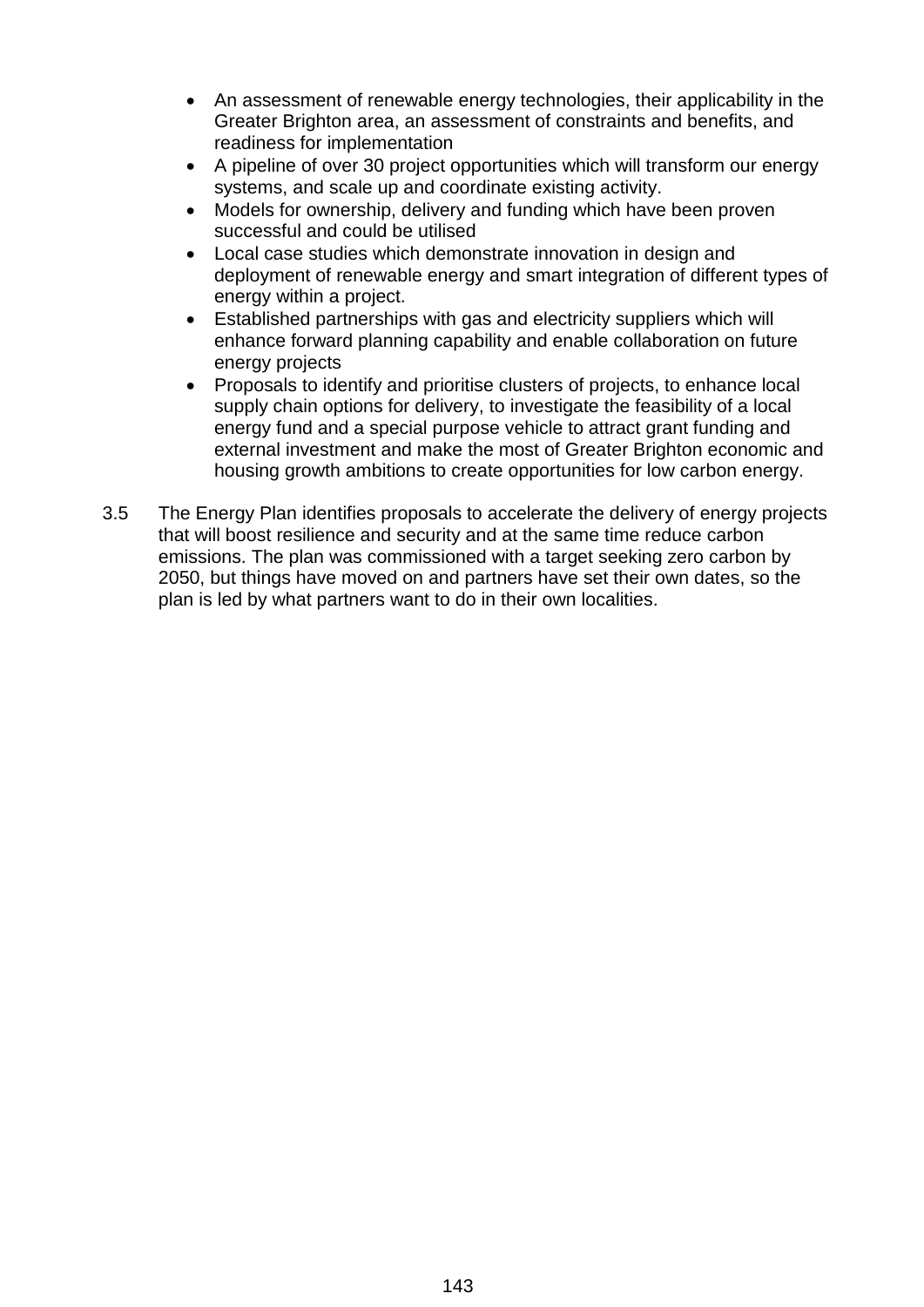3.6 The energy projects are as follows:



# **Water Plan**

- 3.7 The Water Plan builds on work around the water environment that's already in progress across a number of organisations to set out a range of opportunities to address ongoing challenges in new, innovative ways, yielding much increased benefits for the local area, compared to current, 'conventional' approaches.
- 3.8 The proposed projects are as follows:

Water neutrality – offsetting demand from new developments with water efficiency visits for surrounding residents, reducing water consumption and improving affordability

Enhanced home visits – combining existing water efficiency home visit programmes with energy efficiency to reduce carbon emissions, energy use and improve affordability

Carbon capture projects and kelp restoration – supporting the Sussex IFCA's kelp forest restoration project and identifying additional opportunities for blue / green infrastructure to improve natural capital and capture carbon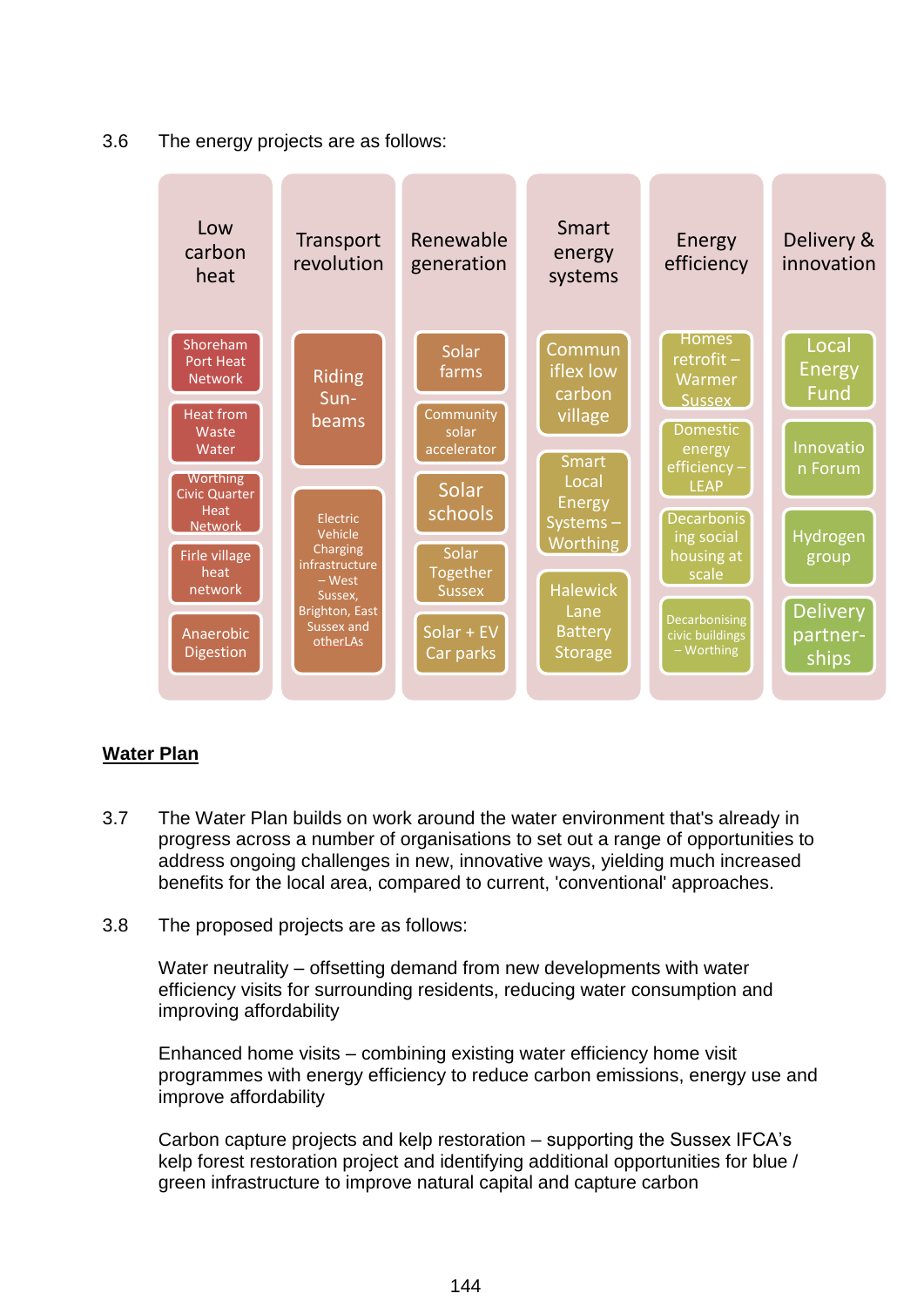Water recycling – supporting water recycling at the Northern Arc development in Burgess Hill and providing a policy foundation for wider uptake across Greater Brighton in the future

Rain garden campaign – a communications campaign, led by The Aquifer Partnership, to encourage Greater Brighton residents and businesses to increase the uptake of rain gardens and sustainable drainage to improve natural capital and protect groundwater quality

#### **4. COMMUNITY ENGAGEMENT & CONSULTATION**

- 4.1 There has been consultation and engagement with both sets of working group members and wider stakeholders from public, private and third sector organisations, gas and electricity suppliers, universities and consultancies.
- 4.2 The final Water and Energy Plan proposals were shared with the Greater Brighton Infrastructure Panel on 10<sup>th</sup> March 2020 for feedback and were shared with Greater Brighton Economic Board Members at a workshop on 23<sup>rd</sup> March 2020.
- 4.3 The Greater Brighton Officer Programme Board have been consulted and will continue to be consulted and updated on progress as and when required.

# **COMMUNICATIONS ACTIVITY**

- 4.4 Communication on both the ambitions of the Board and the potential projects arising from the Energy and Water plans is crucial to gain support to help facilitate delivery. The Greater Brighton Communications Team have prepared the Greater Brighton Ten Pledges – highlighting five energy and five water plan projects which are priorities for the Board to meet the objectives set out in the plans. The pledges are accompanied by a promotional video and a series of press releases to support the launch of the plans.
- 4.5 Board members will be asked to sign the 'pledge' at the Board meeting in October (subject to social distancing rules) committing to supporting the 10 projects through to delivery.

# **5. CONCLUSION**

5.1 This update from the Greater Brighton Infrastructure Panel presents the final Energy and Water Plans to the Board setting out ambitious projects to help to meet the future energy and water demands of the region. Now the focus must be on securing new and additional funding and delivery.

Due to the impact of COVID 19, the plans are flexible. The uncertainty – both economic and social – means competing pressures have to be managed and certain activities necessarily be prioritised over others. Stakeholders have called for the UK to 'grow back greener after lockdown' and the projects and ambitions contained in both the energy and water plans will allow Greater Brighton to do that.